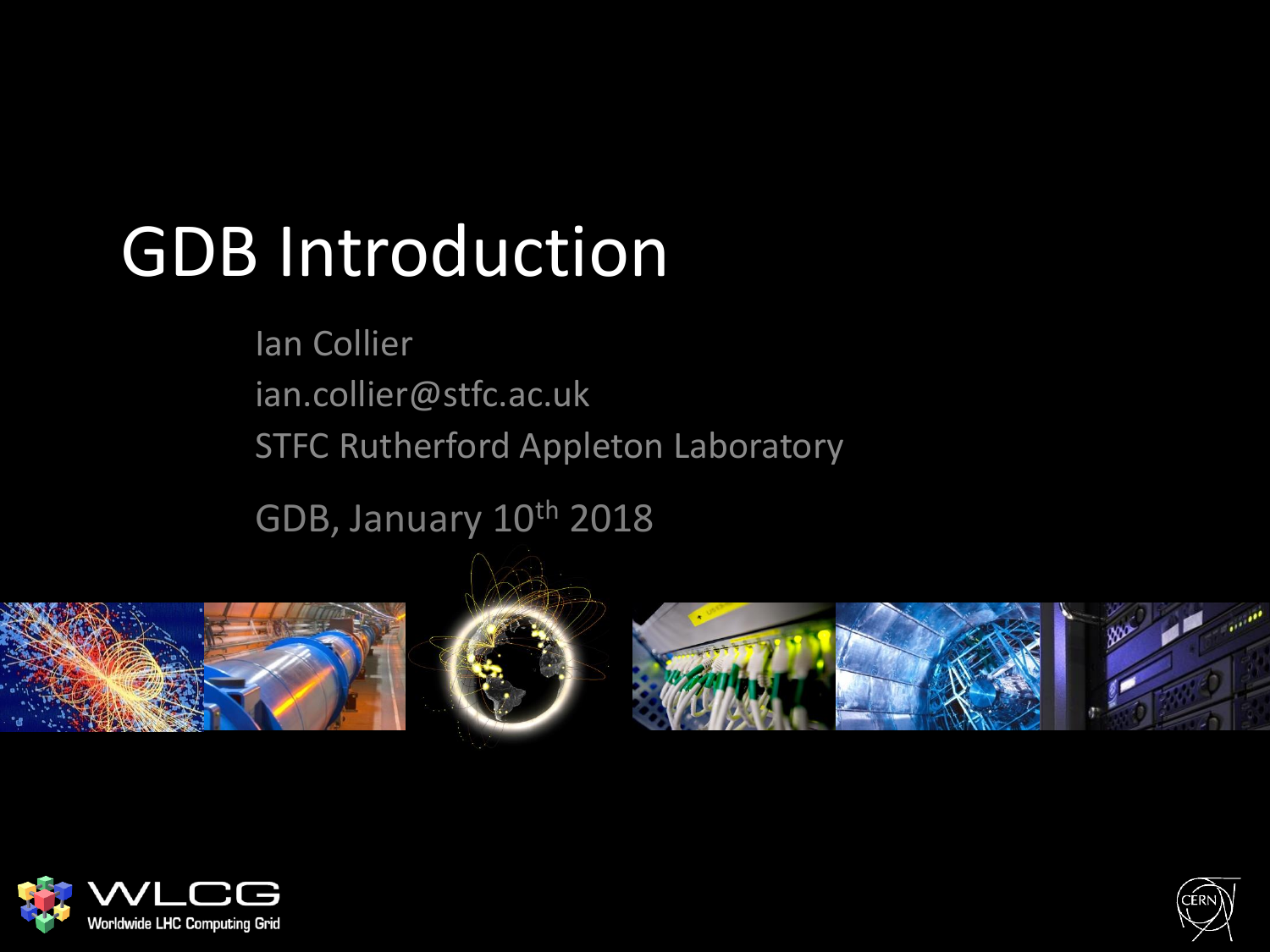## **Meeting details**

- Summaries prepared by team of volunteers
	- Today: …
	- Will be available at https://twiki.cern.ch/twiki/bin/view/LCG/WLCGG **DBDocs**
- Vidyo & mailing list monitoring
	- $-$  I am unlikely to check email during the dayplease use the list.
	- Can someone in the room monitor that and Vidyo chat?

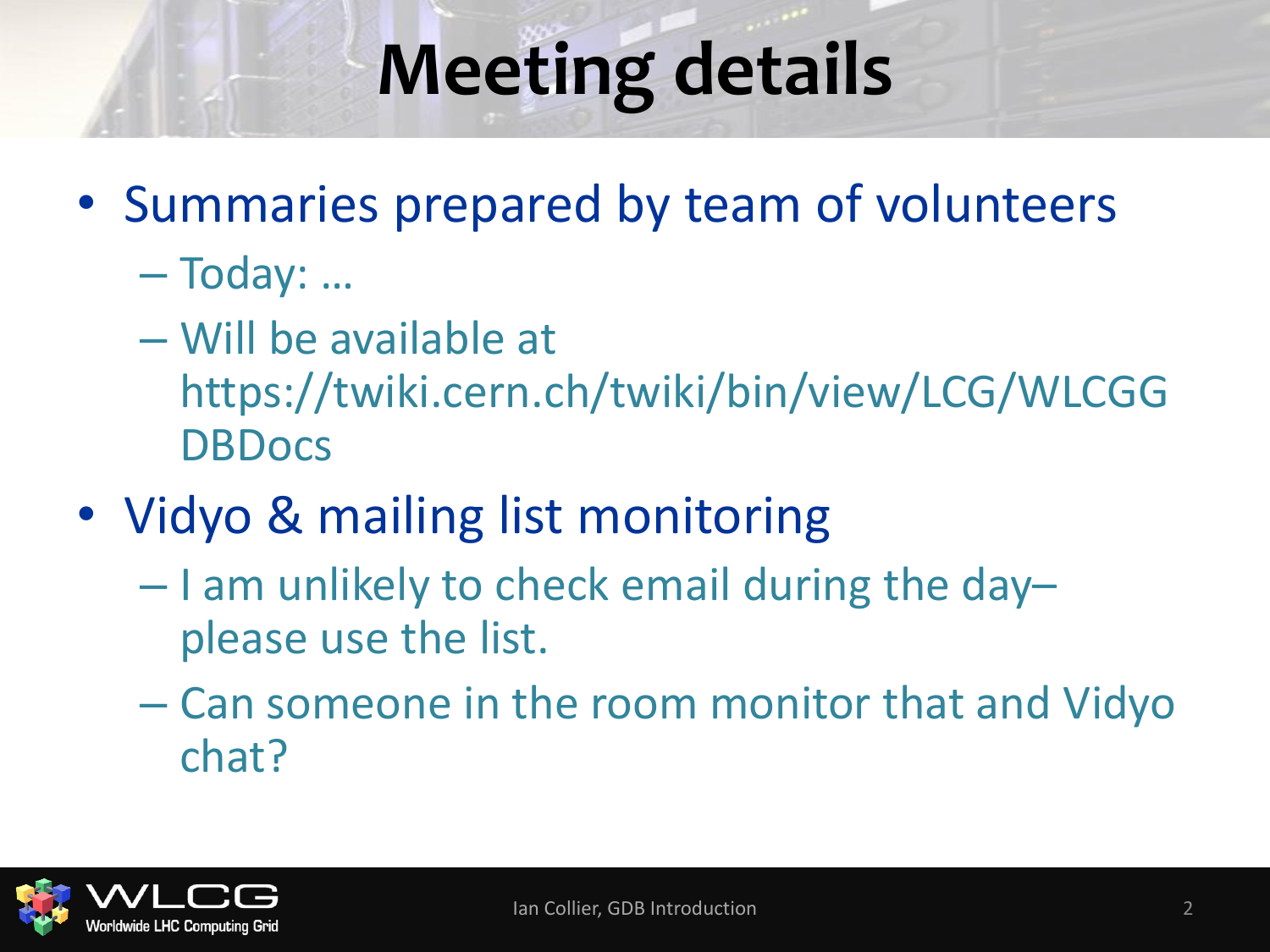## **Today: Main topics**

- CWP Status
- Workload Management update
- Container WG report
- WLCG Workshop forward look
- ARC update
- Cost models update
- OSG-NSF 2 factor & HPC issues

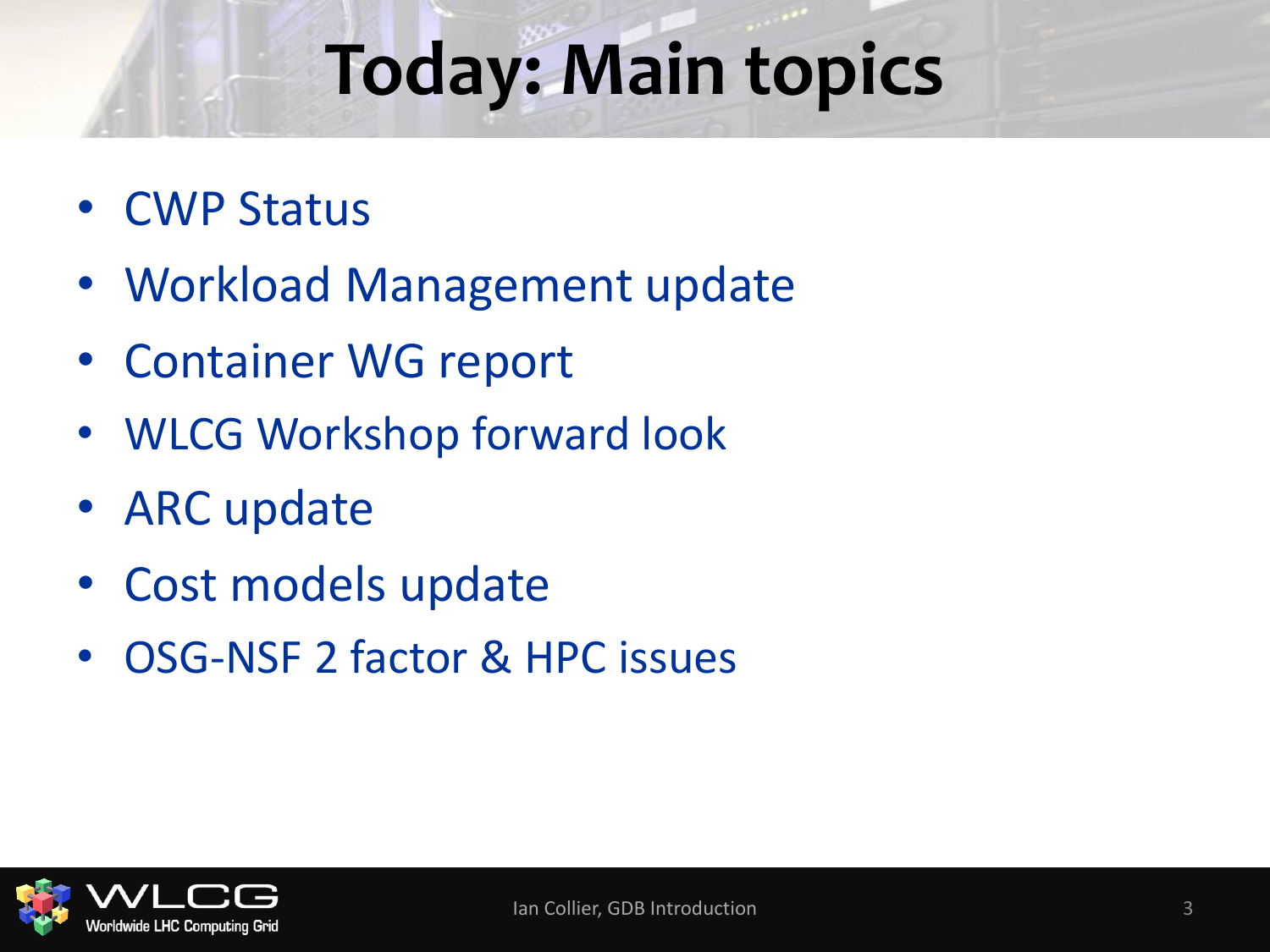# **Upcoming GDBs**

- February pre-GDB HPC workloads
	- Note: this is after CernVM workshop
- February pre-GDB exploiting GPUs
- Confirmed that March 2018 GDB will be colocated with ISGC in Taipei
	- shifted to March 21st
- July moving to  $19^{th}$
- October moving to 17th
- Let me know if you have topics to bring to the GDB

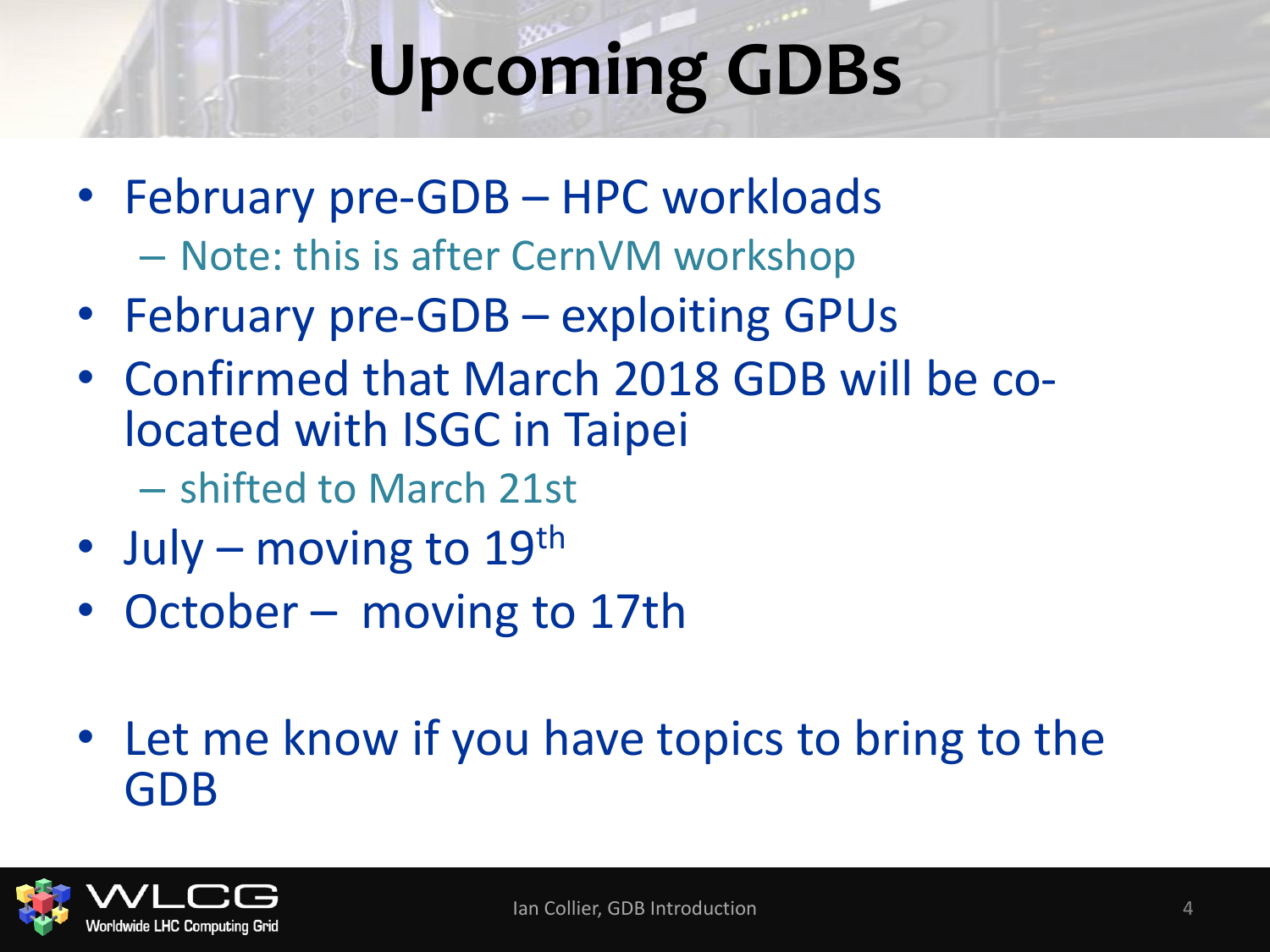## **Upcoming Meetings**

- Cloud Share & Sync Service Workshop, 29<sup>th</sup>-31<sup>st</sup> Jan 2018, Krakow, Poland
	- http://cs3.cyfronet.pl/
- CernVM Users Workshop,  $30<sup>th</sup>$  Jan  $-1$ st Feb 2018, CERN
	- https://indico.cern.ch/event/608592/
- LHCOPN/LHCONE workshop 6<sup>th</sup>-7<sup>th</sup> March 2018, RAL, UK
	- https://indico.cern.ch/event/681168/
- ISGC 2018,  $16^{th} 23^{rd}$  Mar 2018, Taipei
	- http://indico4.twgrid.org/indico/event/4/
- 2018 WLCG Workshop & HSF Workshop,  $26<sup>th</sup>$  29<sup>th</sup> Mar 2018
- HEPIX Spring 2018, May  $14<sup>th</sup> 18<sup>th</sup>$ , Madison, WI, USA
	- https://indico.cern.ch/event/676324/
- HTCondor Week 2018, May  $21^{st}$   $24^{th}$ , Madison, WI, USA
	- https://indico.fnal.gov/event/15680/
- CHEP 2018,  $9<sup>th</sup> 13<sup>th</sup>$  Jul, Sofia, Bulgaria
	- http://chep2018.org
- European HTCondor week, 5<sup>th</sup>-7<sup>th</sup> September, RAL, UK
- HEPIX Fall 2018, Oct  $8<sup>th</sup> 12<sup>th</sup>$ , Barcelona, Spain
- Anything I've missed, let me know & I'll add it to the slides.

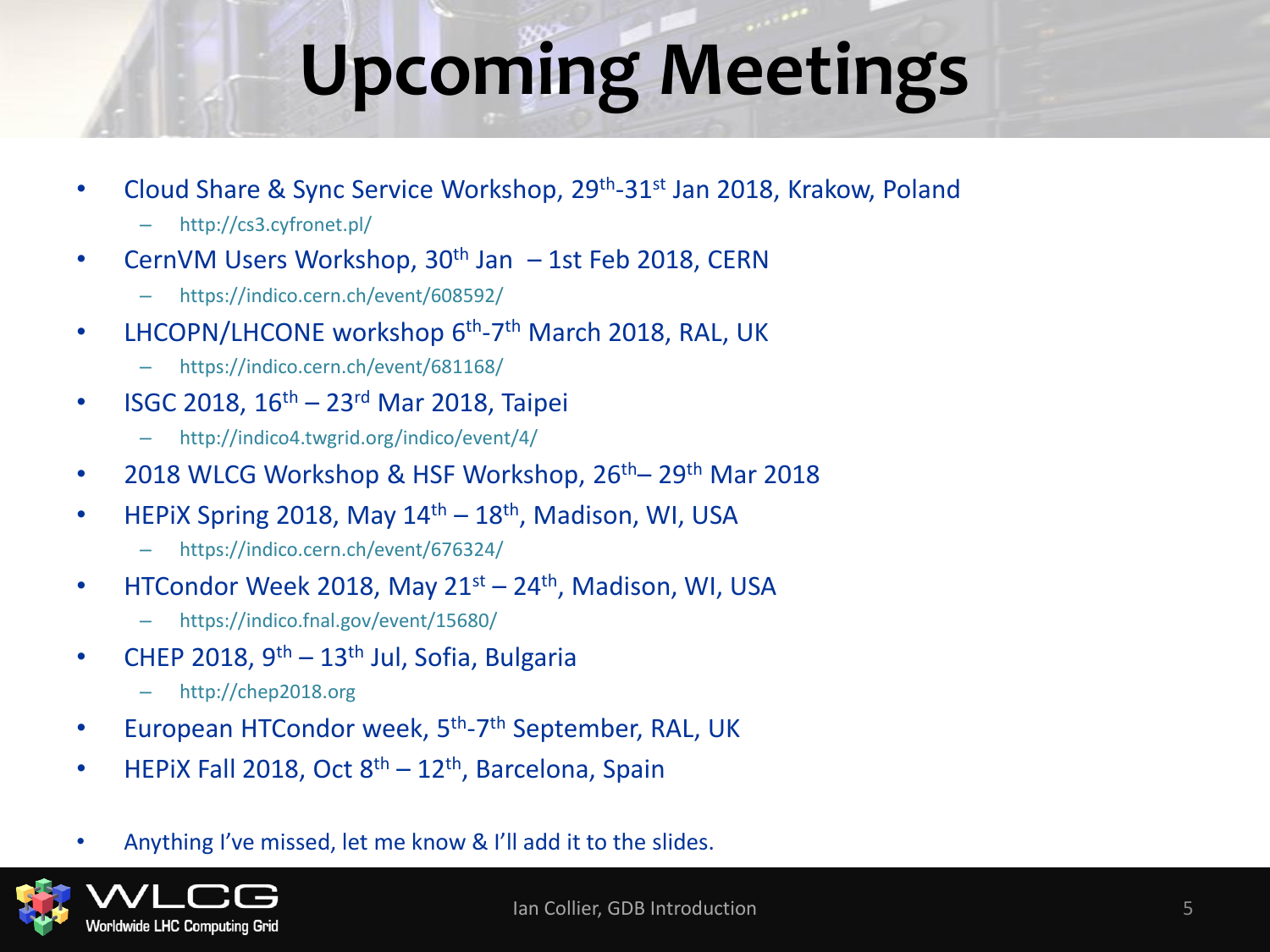### **Spectre and Meltdown security vulnerabilities**

- 3 variants: CVE-2017-5753, CVE-2017-5715, CVE-2017-5754
- All sites should install available packages as soon as possible
	- Patched hosts need to be rebooted
- At this stage limiting user impact is recommended
- Early estimate: 1%-4% performance drop
	- Benchmarking WG will report in detail next month
- In case of virtualization, both hypervisor and VM must be patched
- CVE-2017-5715: There is no updated microcode for **many** CPUs
	- Situation changing rapidly (new microcode updates released this morning by Intel, not yet available in RedHat/CentOS/SL packages)
	- https://cern.ch/security/advisories/spectre-meltdown/spectre-cpumicrocode-checker.sh

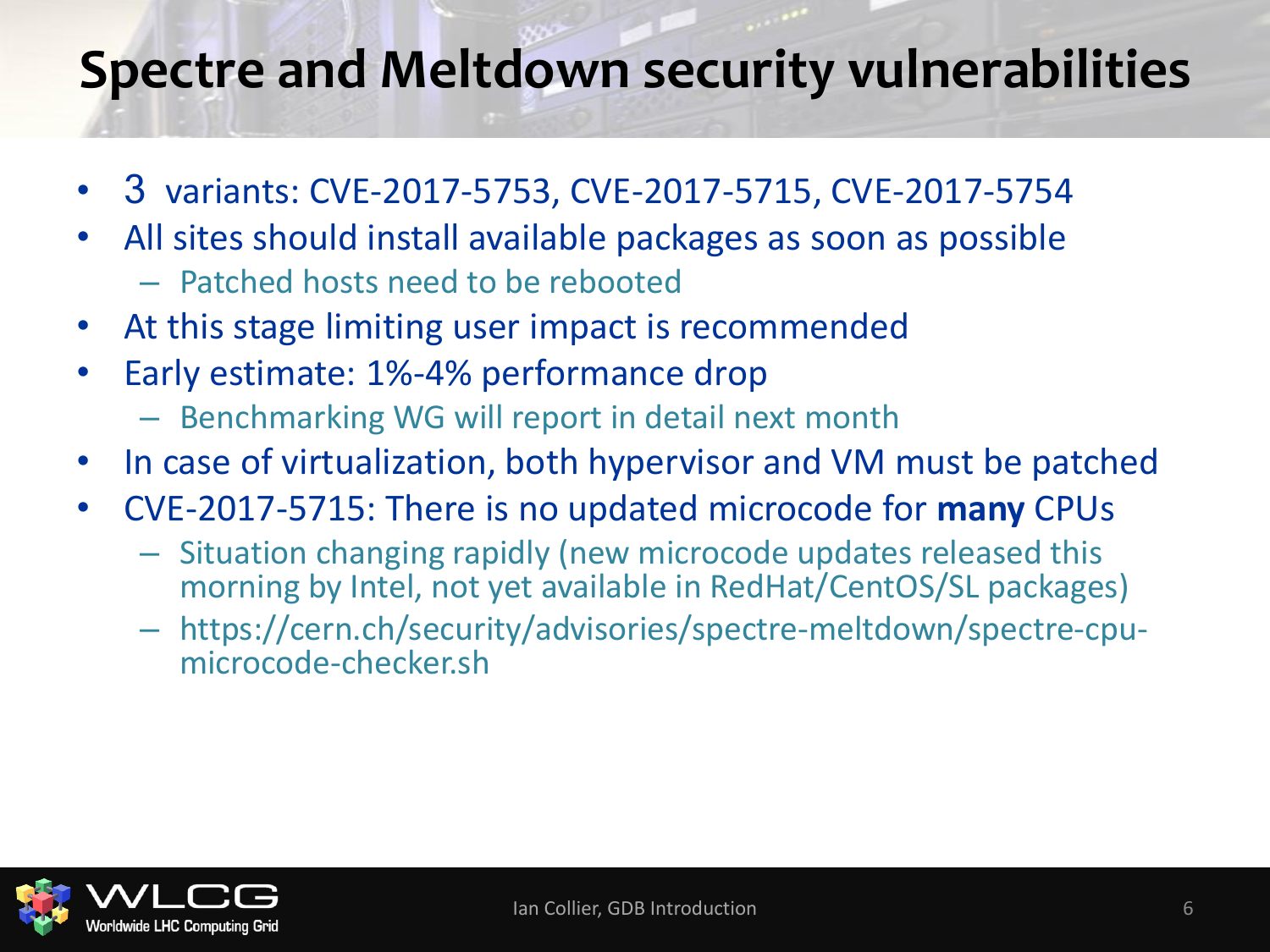## **WLCG System Performance Working Group**

- Reminder of aims:
	- Develop methodologies and tools to characterize the LHC workloads
	- Better understand their interaction with the computing infrastructure
	- Calculate their cost in terms of resources and expenditure
	- Assist experiments, sites and the WLCG project in the evaluation of their future choices.
- Started in November 2017, it has about 30 active participants representing experiments and sites
	- Several tasks already defined and people self-added and contributing in different areas
- Apologies: today's contribution has been postponed to a future GDB, where more detailed status of the activities will be provided.
	- Participation open to everybody interested! (contact M. Schulz, A. Sciabà or J. Flix)

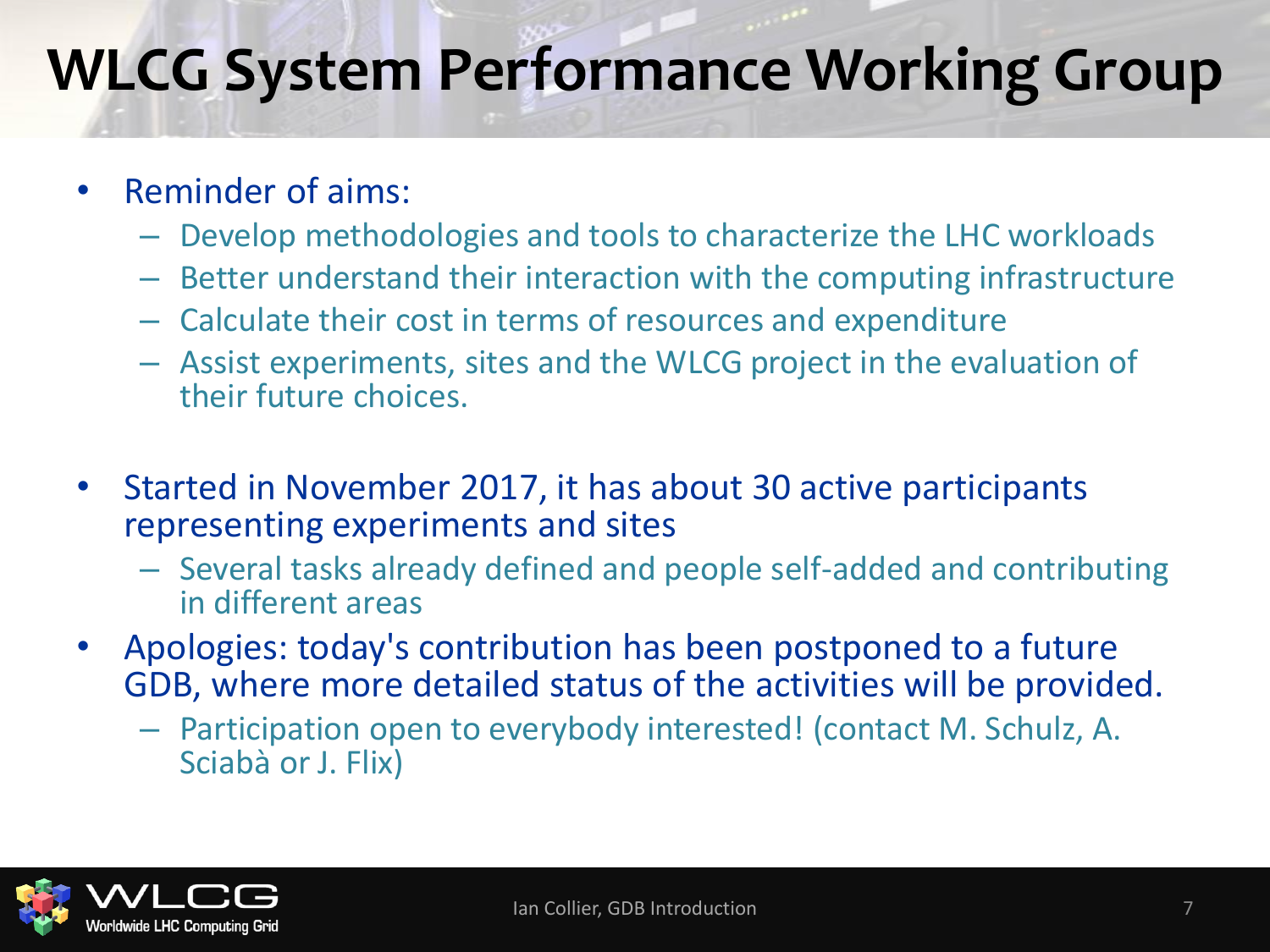### **CernVM Users Workshop in 2018**

30 January - 1 February 2018 @ CERN https://indico.cern.ch/e/cvm18/

### **Guest Speakers:**

- Miklos Szeredi (Red Hat), the author of FUSE and OverlayFS
- Saeed Noursalehi (Microsoft), core developer of the Git Virtual File System (GVFS)
- Michael Bauer (RStor), core developer of Singularity
- Justin Cormack (Docker), core developer of LinuxKit

#### pre-GDB on HPC Resource Utilization

2 February 2018 @ CERN

https://indico.cern.ch/event/651338/

**Goal:** Create common forum for issues related to LHC jobs on HPC Participation from, e.g., NERSC, CSCS (Swiss HPC Center), SuperMUC Ian Collier, GDB Introduction 8